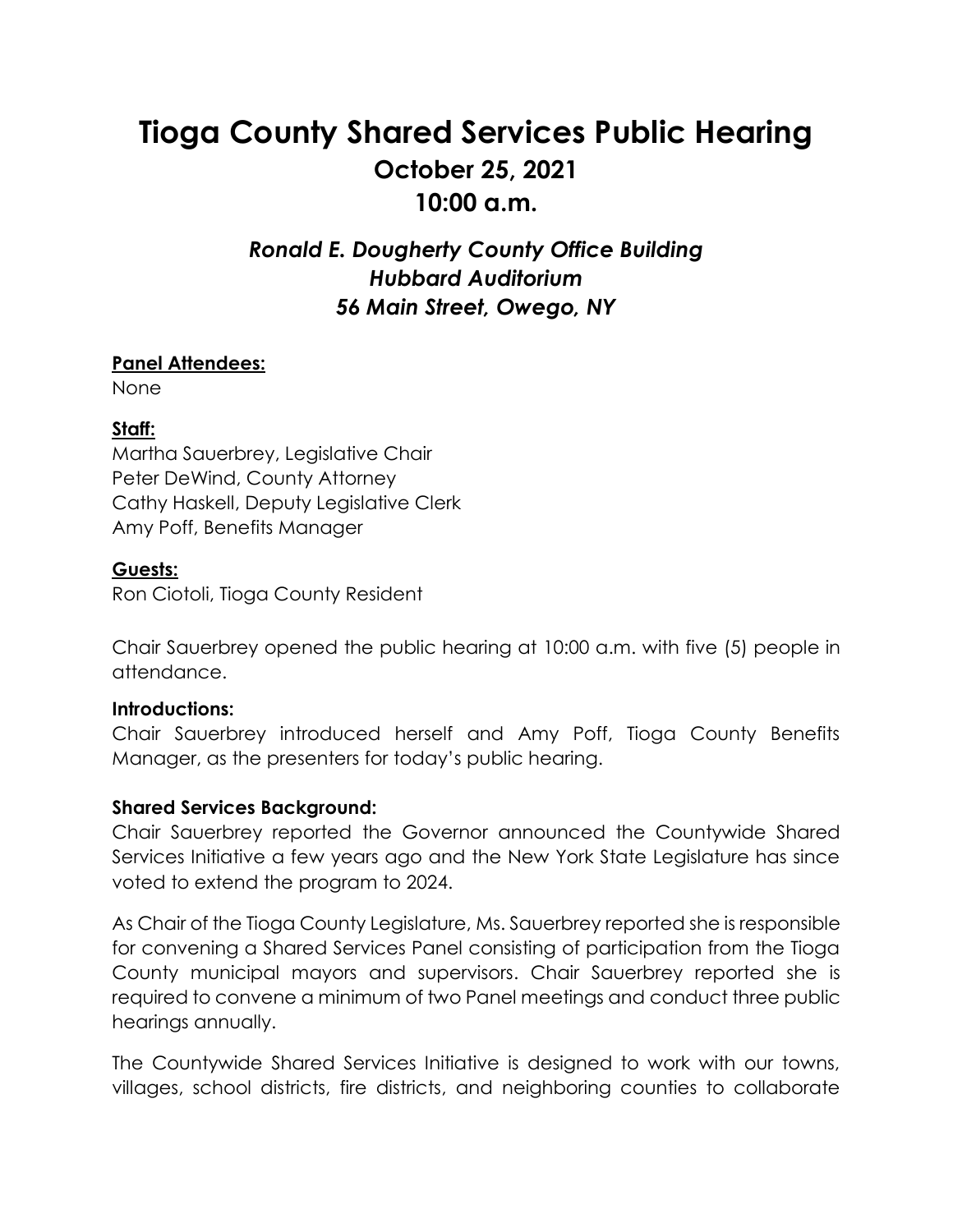ideas of sharing work and realizing cost-savings in the process. As an incentive, New York State has developed a matching funds grant. This is a two-step process in which counties submit a shared services plan recognizing the savings and a year later if the savings is realized, New York State will match funds up to 95%.

Tioga County submitted a Shared Services Plan in 2018 related to Information Technology (IT) connectivity by providing County Information Technology services to the Village of Waverly, Town of Barton, and Town of Owego. Chair Sauerbrey reported this shared service will be extended to the Village of Owego in the near future.

On August 11, 2021, the Shared Services Panel convened a meeting and at that time determined the Panel would not be moving forward with an amendment to our existing plan or submission of a new shared services plan. However, following that meeting, the Owego-Apalachin Central School District requested to join our Shared Services Panel and submit a proposal for Shared Services consideration. In addition, an opportunity presented itself for Tioga County to recognize a costsavings for a new shared services plan with Broome County.

On October 20, 2021, Chair Sauerbrey re-convened the Shared Services Panel via a Zoom meeting for consideration of these two new shared services plan proposals through Tioga County and the Owego-Apalachin Central School District both relating to health insurance.

#### **Public Hearings for Two New Shared Services Plan Proposals:**

Chair Sauerbrey reported the purpose of today's public hearing is to present two additional shared services proposals from Tioga County and the Owego-Apalachin Central School District regarding health insurance and to gather information from the public regarding these shared services.

**Tioga County's Medicare Advantage Insurance for Eligible Retirees and Spouses:**  Amy Poff, Tioga County Benefits Manager, presented a proposal for a new Shared Services Plan for 2021.

Ms. Poff reported Tioga County was approached earlier this year regarding participation in a Request for Proposal (RFP) with the Broome County Purchasing Alliance regarding a Medicare Advantage Plan for our eligible retirees and their spouses.

Ms. Poff reported this RFP resulted in reviewing three potential plans for consideration and through this process Broome County chose United Health Care (UHC) as the vendor. Tioga County chose Plan 1, as this plan closely mirrored Tioga